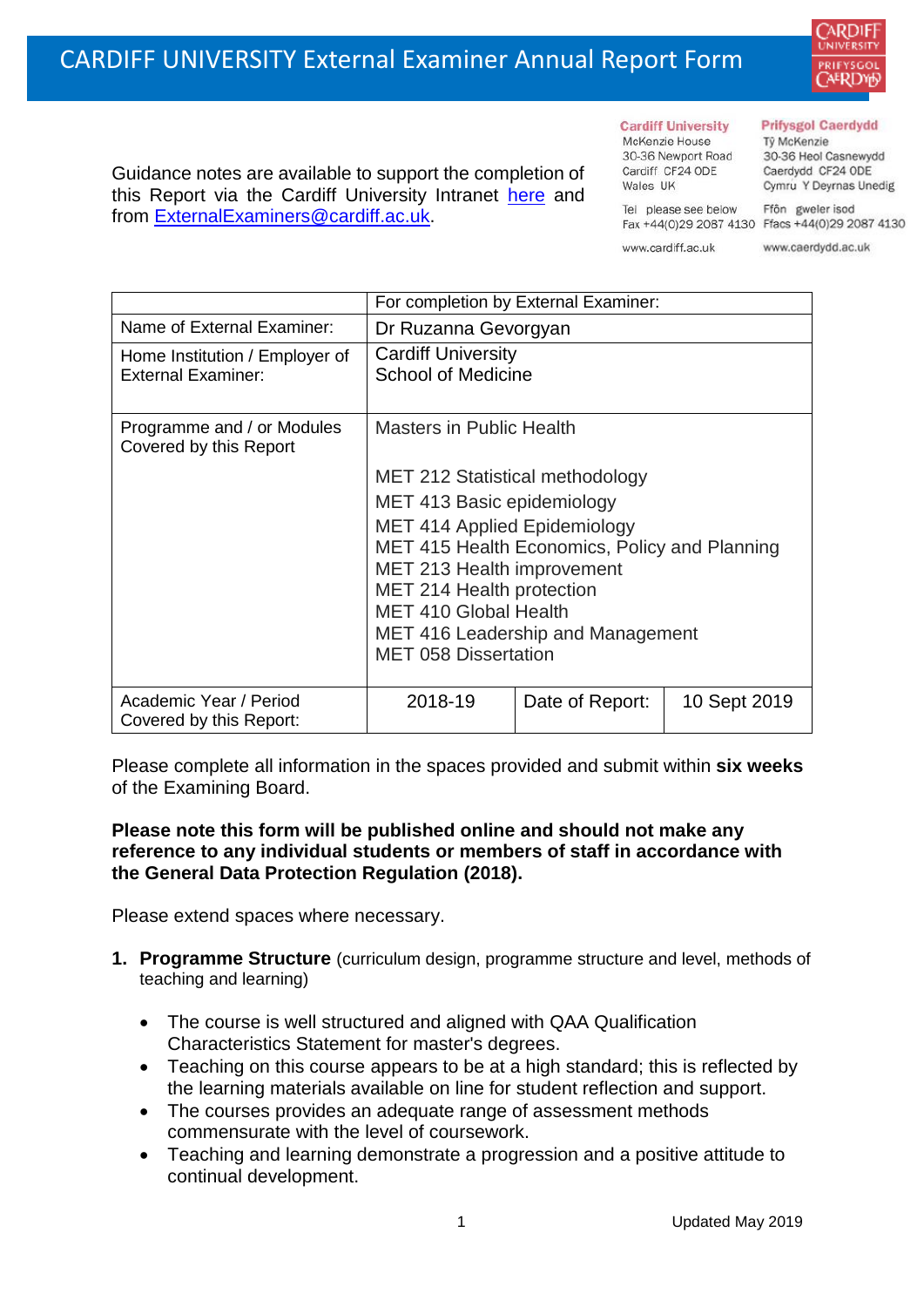**2. Academic Standards** (comparability with other UK HEIs, achievement of students, any PSRB requirements)

I believe that the academic content and management of the courses is high and responding to the HEI Standards and Subject Benchmark requirements. Teaching on this module appears to be at a high standard; the learning materials available on line for student reflection and support.

- **3. The Assessment Process** (enabling achievement of aims and learning outcomes; stretch of assessment; comparability of standards between modules of the same level)
	- The Modules' outcomes are clearly reflected in the set assignments, which are intended to test students learning and understanding of the materials taught throughout the year in a focused and relevant way.
	- The courseworks are varied and the questions allow the students to fully explore a topic. The feedback is supportive and encourages development of study skills and the application of theory.
	- Good clear guidelines were provided for the assessments in addition to a number of supportive 'tips' for students.
	- The feedback for the assignments appears detailed, very constructive and developmental, guiding what was done well and what could be improved.
	- Having reviewed the scan of the sample made available for some modules and Turnitin submissions for each module, I am happy to confirm that the marking standards are appropriate and consistent.
	- I believe that the marking is fair and reliable and the marking criteria have been properly and consistently applied.
	- I believe that the internal marking and moderation processes are clear and consistent.
- 4. **Examination of Master's Dissertations** (sample of dissertations received, appropriateness of marking schemes, standard of internal marking, classification of awards)
	- Having reviewed the sample, I am happy to confirm that the marking standards are appropriate.
	- Good constructive feedback has been given to the students overall.
	- Relevant guidance has been provided to students with offers of support.
	- '*feed forward'* particularly in the cases where student work has not fully met criteria set, was considered to facilitate students' progress and successful resubmission.
	- Failed dissertations generally appear to be largely descriptive in content and appear to miss the more academic need to critically reflect and dispassionately make relevant academic comparisons with society overall. Students do not seem to be utilising a broad range of academic evidence to support their writing in this assignment.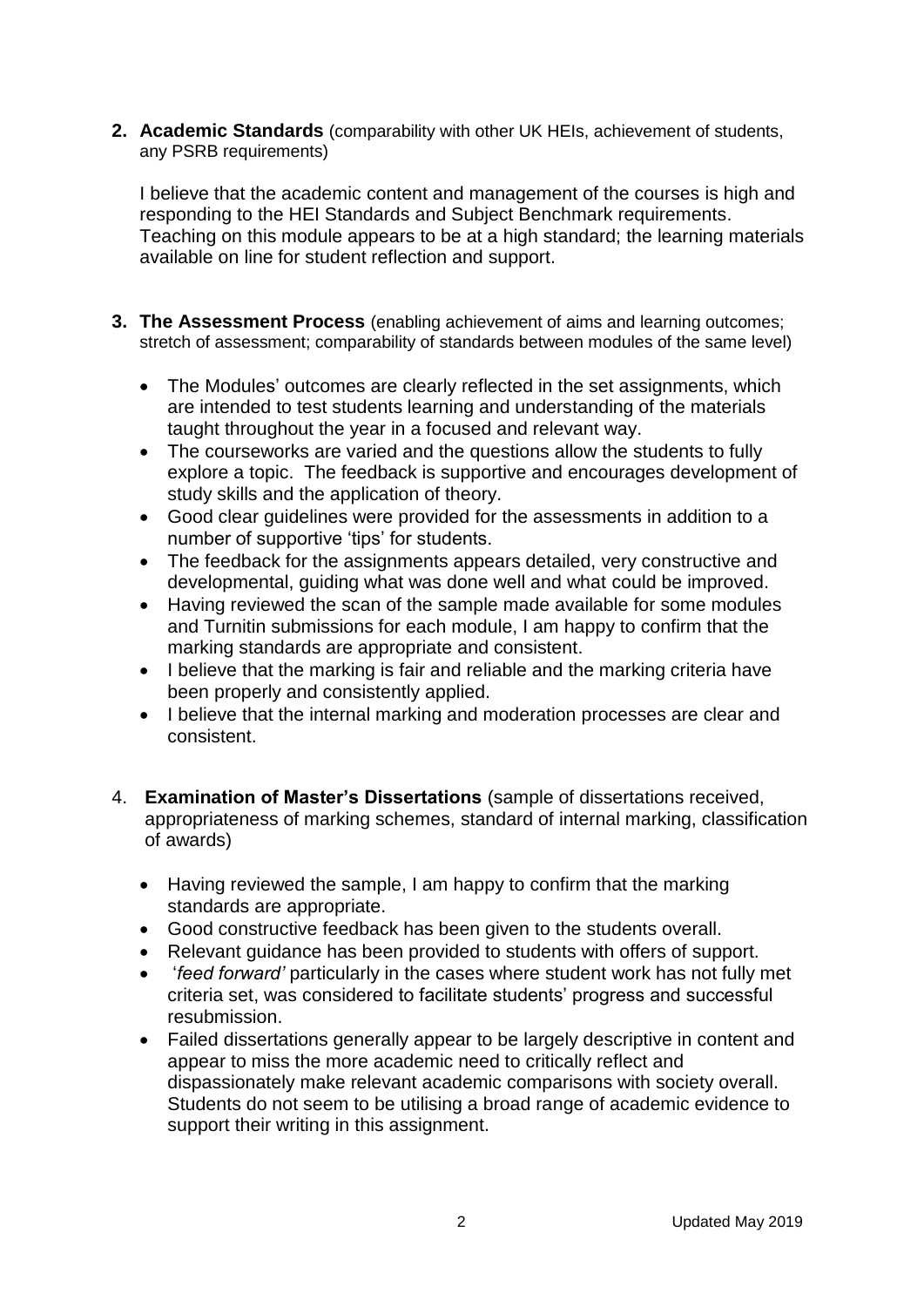### **5. Year-on-Year Comments**

[Previous External Examiner Reports are available from the Cardiff University Website [here.](https://www.cardiff.ac.uk/public-information/quality-and-standards/external-examiner-reports)]

All comments provided were considered and addressed.

**6. Preparation for the role of External Examiner (for new External Examiners only)** (appropriateness of briefing provided by the programme team and supporting information, visits to School, ability to meet with students, arrangements for accessing work to review)

I got adequate support from the team, attended main board meetings and participated remotely others. I haven't met students.

**7. Noteworthy Practice and Enhancement** (good and innovative practice in learning, teaching and assessment; opportunities for enhancement of learning opportunities)

> Feedback given to students is clear and precise, is positively critical and supportive and is in context with the questions set.

**8. Appointment Overview (for retiring External Examiners only)** (significant changes in standards, programme/discipline developments, implementation of recommendations, further areas of work)

N/A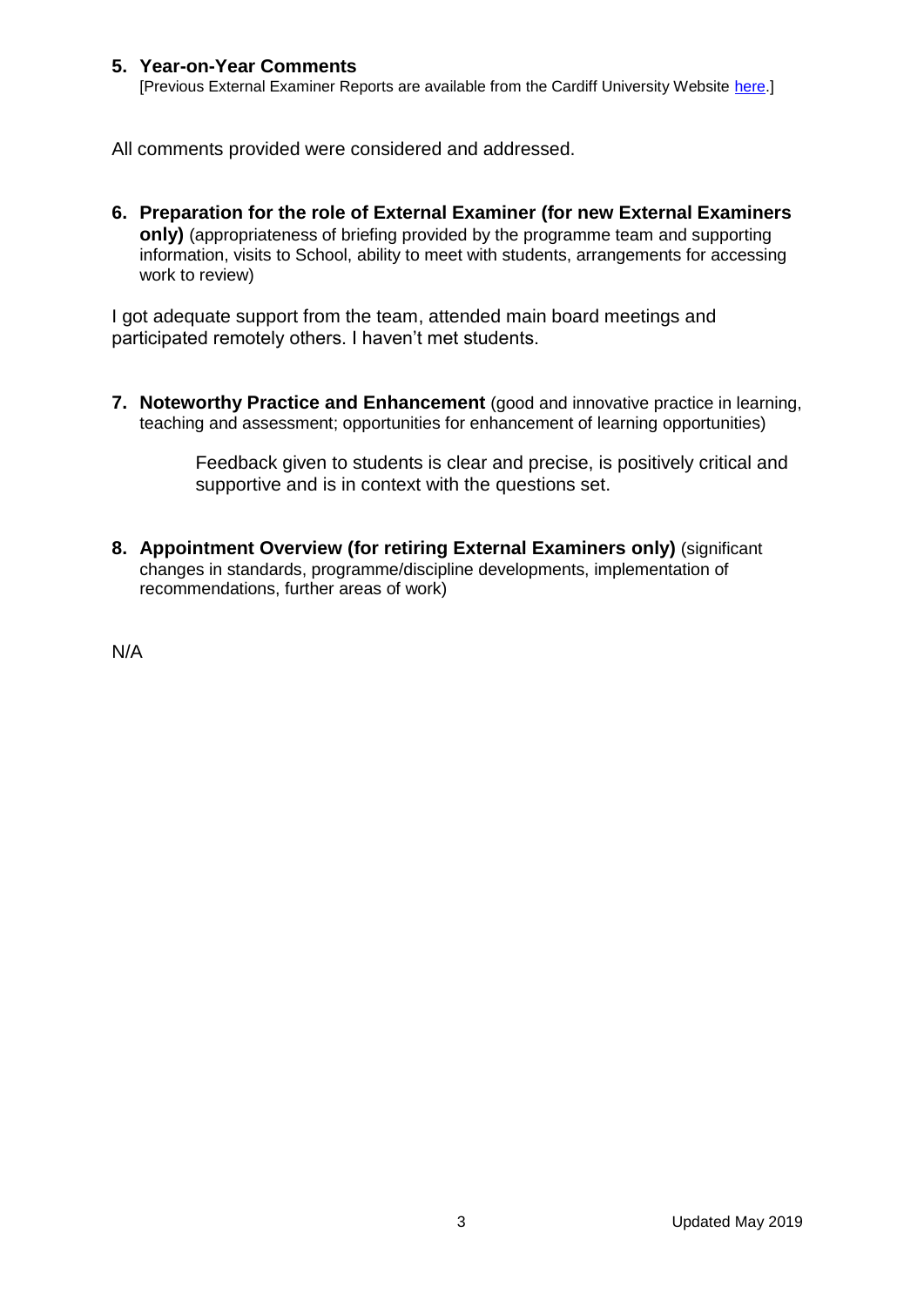# **9. Annual Report Checklist**

Please include appropriate comments within Sections 1-7 above for any answer of 'No'.

|                                                        |                                                                                                                                                             | <b>Yes</b><br>(Y) | <b>No</b><br>(N) | N/A<br>(N/A) |
|--------------------------------------------------------|-------------------------------------------------------------------------------------------------------------------------------------------------------------|-------------------|------------------|--------------|
| <b>Programme/Course information</b>                    |                                                                                                                                                             |                   |                  |              |
| 9.1                                                    | Did you receive sufficient information about the Programme and<br>its contents, learning outcomes and assessments?                                          | Y                 |                  |              |
| 9.2                                                    | Were you asked to comment on any changes to the assessment<br>of the Programme?                                                                             | Y                 |                  |              |
| <b>Commenting on draft examination question papers</b> |                                                                                                                                                             |                   |                  |              |
| 9.3                                                    | Were you asked to approve all examination papers contributing<br>to the final award?                                                                        |                   |                  |              |
| 9.4                                                    | Were the nature, spread and level of the questions appropriate?                                                                                             | Y                 |                  |              |
| 9.5                                                    | Were suitable arrangements made to consider your comments?                                                                                                  | Y                 |                  |              |
|                                                        | <b>Examination scripts</b>                                                                                                                                  |                   |                  |              |
| 9.6                                                    | Did you receive a sufficient number of scripts to be able to assess<br>whether the internal marking and classifications were appropriate<br>and consistent? | Y                 |                  |              |
| 9.7                                                    | Was the general standard and consistency of marking<br>appropriate?                                                                                         | Y                 |                  |              |
| 9.8                                                    | Were the scripts marked in such a way as to enable you to see<br>the reasons for the award of given marks?                                                  | Y                 |                  |              |
| 9.9                                                    | Were you satisfied with the standard and consistency of marking<br>applied by the internal examiners?                                                       | Y                 |                  |              |
| 9.10                                                   | In your judgement, did you have the opportunity to examine a<br>sufficient cross-section of candidates' work contributing to the<br>final assessment?       | Y                 |                  |              |
|                                                        | <b>Coursework and practical assessments</b>                                                                                                                 |                   |                  |              |
| 9.11                                                   | Was the choice of subjects for coursework and / or practical<br>assessments appropriate?                                                                    | Y                 |                  |              |
| 9.12                                                   | Were you afforded access to an appropriate sample of<br>coursework and / or practical assessments?                                                          | Y                 |                  |              |
| 9.13                                                   | Was the method and general standard of assessment<br>appropriate?                                                                                           | Y                 |                  |              |
| 9.14                                                   | Is sufficient feedback provided to students on their assessed<br>work?                                                                                      | Y                 |                  |              |
| <b>Clinical examinations (if applicable)</b>           |                                                                                                                                                             |                   |                  |              |
| 9.15                                                   | Were satisfactory arrangements made for the conduct of clinical<br>assessments?                                                                             |                   |                  | N/A          |
| <b>Sampling of work</b>                                |                                                                                                                                                             |                   |                  |              |
| 9.16                                                   | Were you afforded sufficient time to consider samples of<br>assessed work?                                                                                  | Y                 |                  |              |
|                                                        | <b>Examining board meeting</b>                                                                                                                              |                   |                  |              |
| 9.17                                                   | Were you able to attend the Examining Board meeting?                                                                                                        | Υ                 |                  |              |